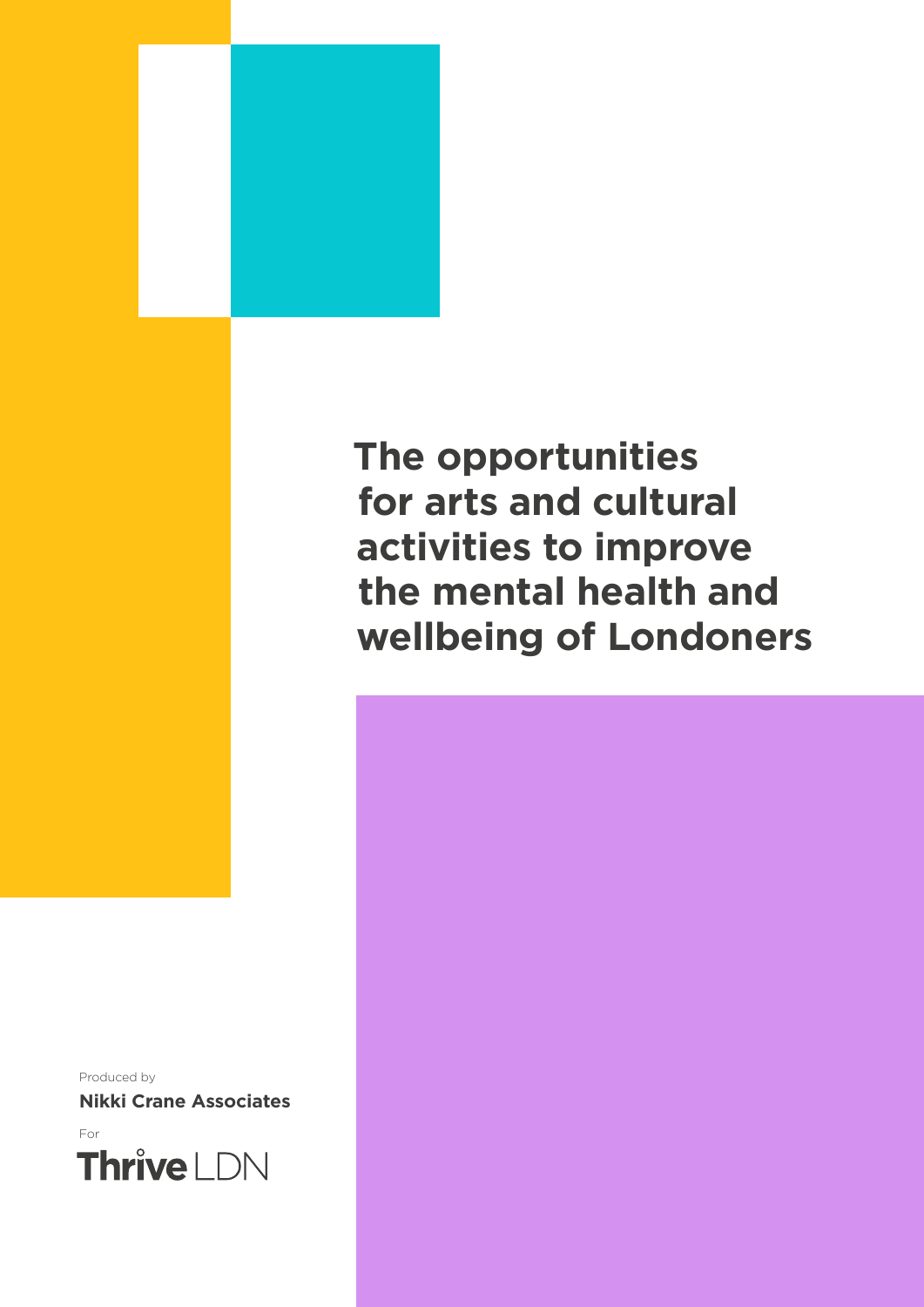#### Suggested citation:

Crane N. & Nicholson W. "The opportunities for arts and cultural activities to improve the mental health and wellbeing of Londoners: A brief summary of findings." London: Nikki Crane Associates, 2018.

#### Acknowledgements:

Jacqueline Rose and the Mayor's Culture Team Isabella Goldie and Mental Health Foundation The 100+ people who attended the engagement event on 25 January 2018.

#### Funding:

A brief summary of findings **A brief summary of findings**

The report has been led by Nikki Crane Associates, commissioned by Thrive LDN.

January 2018

#### **Get in touch**

**Find out more at:** www.thriveldn.co.uk

**Email us:** info@thriveldn.co.uk

**Join the conversation**

**Follow us on twitter:** @ThriveLDN or use #OKLDN

**Follow us on instagram:** @thriveLDN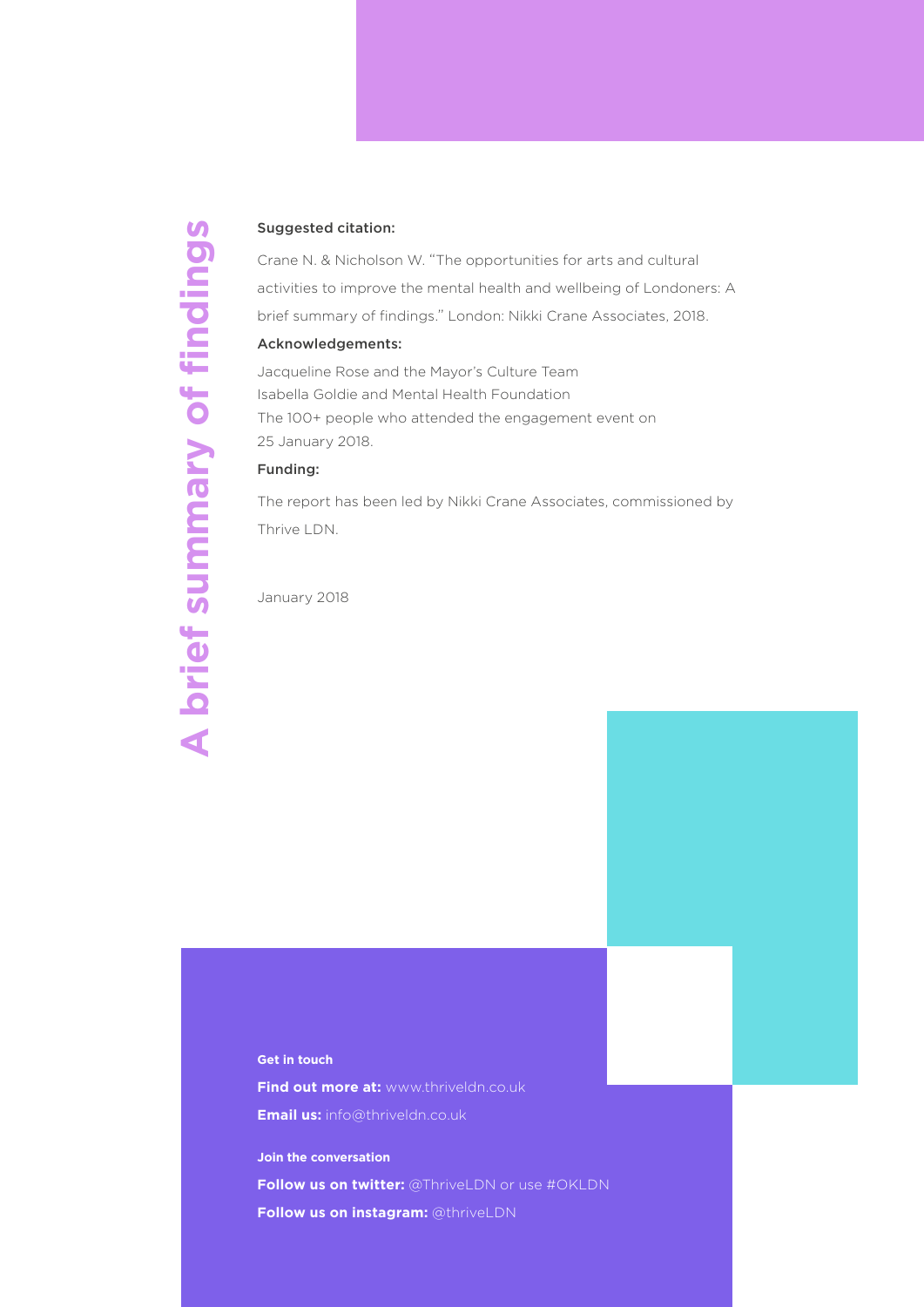## Contents **Contents**

| Context                                                 |  |
|---------------------------------------------------------|--|
| Key findings and summary of supporting evidence         |  |
| <b>Recommendations</b>                                  |  |
| Key Partners to support delivery of the recommendations |  |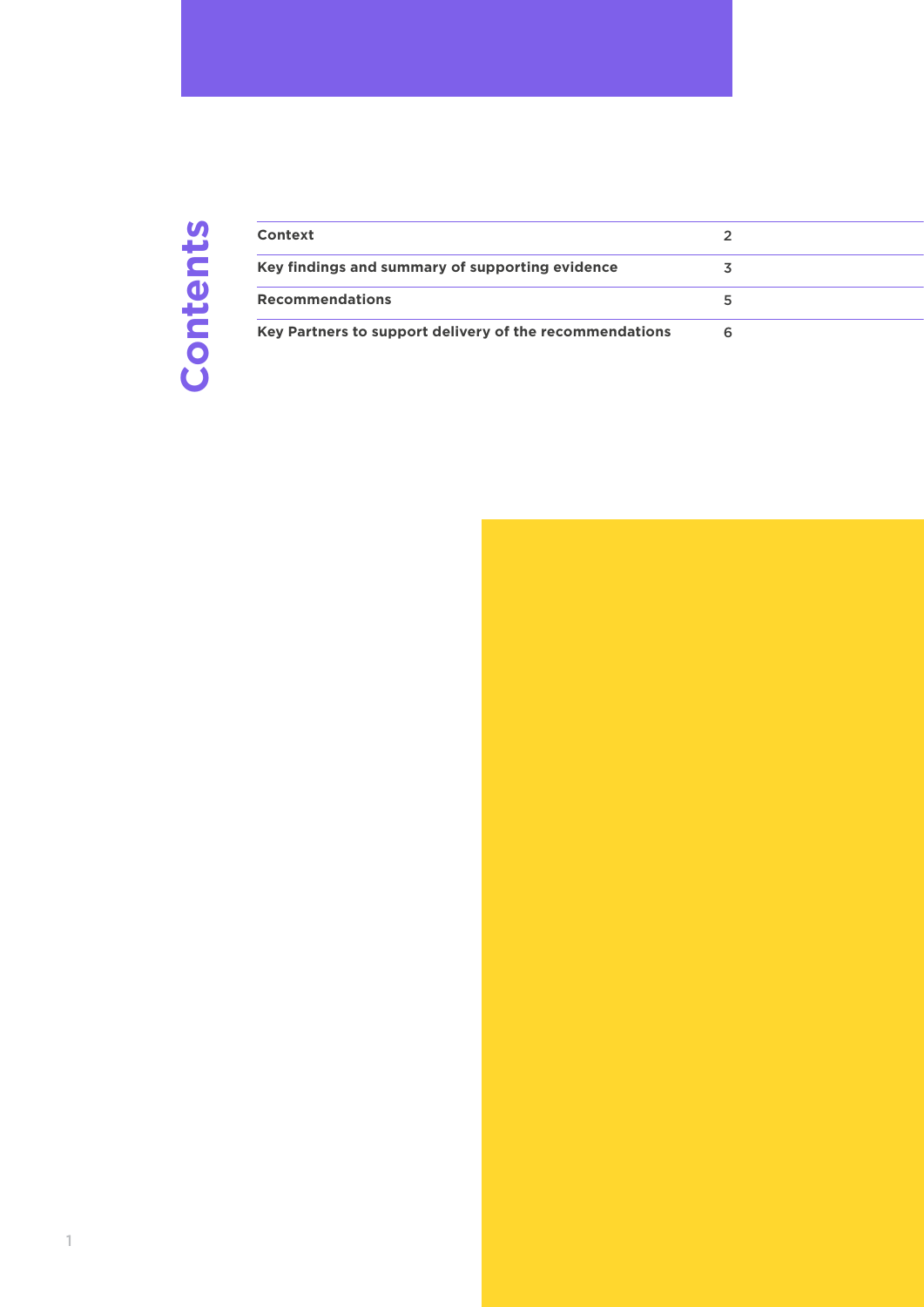### <span id="page-3-0"></span>Context **Context**

In November 2017, Thrive LDN commissioned Nikki Crane Associates to undertake a scoping exercise to understand the opportunities for arts and culture to support the mental health and wellbeing of Londoners. This report presents a summary of the key findings and supporting evidence, and makes several recommendations for Thrive LDN and the Mayor's Culture Team to consider.

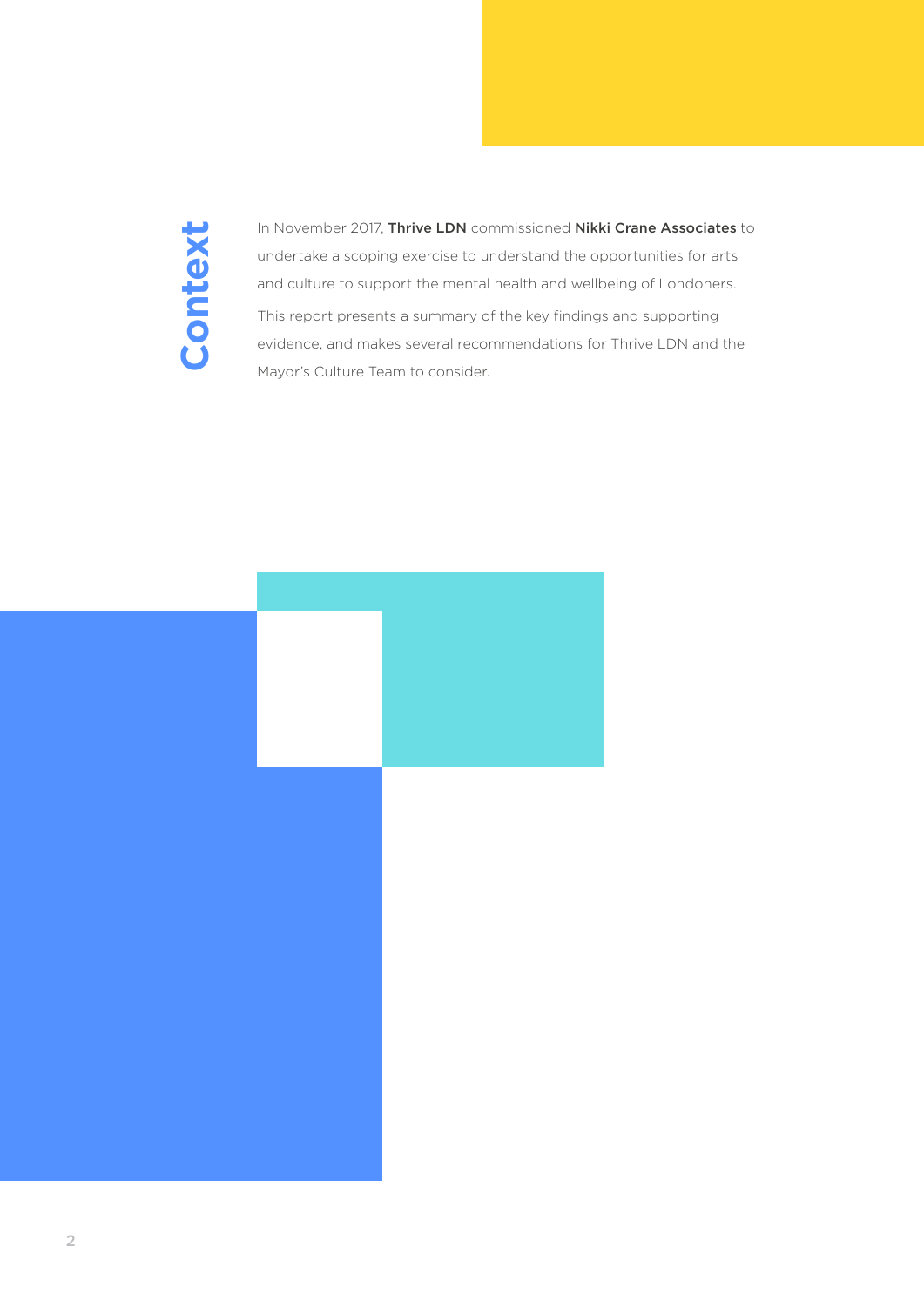## **Key findings and summary of supporting evidence**  of supporting evidence Sum **Key findings and**

There is a wide recognition of the value of arts and culture in supporting wellbeing, tackling inequalities and engaging people from all backgrounds and there is a rapidly growing evidence base to support it. This is powerfully demonstrated through the work of the recent All-Party Parliamentary Group on Arts, Health & Wellbeing. The All-Party Parliamentary Group's *Creative Health: The Arts for Health & Wellbeing* report concludes through increasing evidence that arts and culture can help:

- E Keep us well, aid our recovery and support longer lives better lived
- veet major challenges facing health and social care: ageing, long term conditions, loneliness and mental health
- Save money in the health service and social care

The research and mapping work has revealed that there is a formidable and growing range of arts and culture provision locally and nationally that can support mental health and wellbeing. The work ranges from prevention and early intervention through to supporting recovery from serious mental illness. Provision embraces all art forms, social and health contexts (community settings to hospitals), scale (grass roots to national programmes), life-cycle (pre-natal through to end of life). Much of this is already captured in existing databases and resources, for example, London Arts & Health Forum and Arts Council England websites.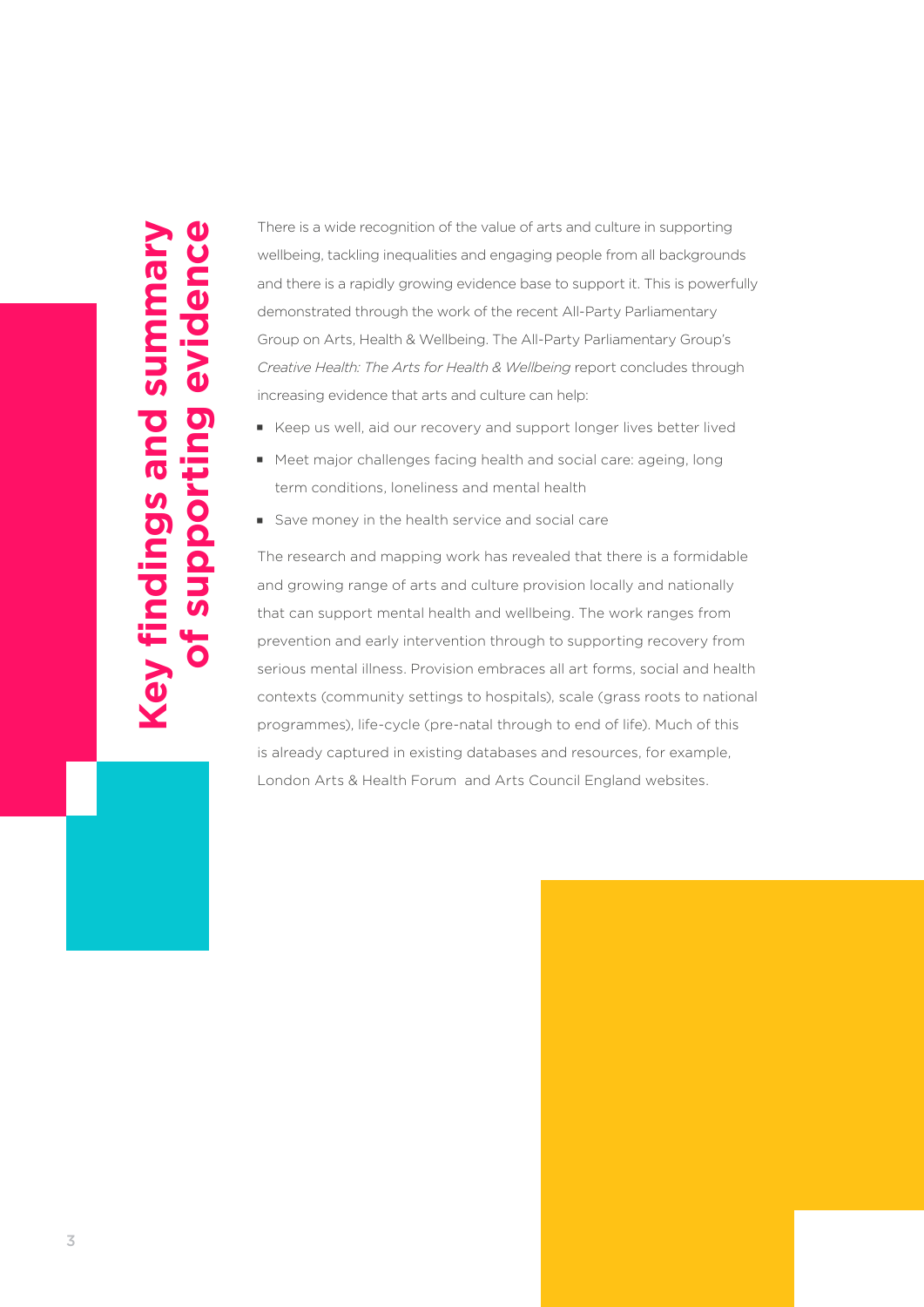However, despite the evidence and wide-range of provision, our research, informed by discussions with key individuals and organisations and backed up by feedback from the engagement event held on 25 January 2018, revealed that there are challenges that need addressing. This includes:

- A lack of joined up activity
- $\blacksquare$  A lack of awareness of what exists
- A lack of opportunity to collaborate, share and learn
- An inequality of access to provision across London boroughs
- A mixed quality of evidence base

There are also challenges with bringing work to scale and with sustainability. In addition, the arts and culture is often seen as an add-on to mainstream services and there is a need to change this perception. From the engagement work we have undertaken, key individuals and organisations believe that there is considerable opportunity for the Mayor of London to make a difference to the mental health of Londoners through arts and culture and Thrive LDN, and there is widespread support for the Mayor's work in this area.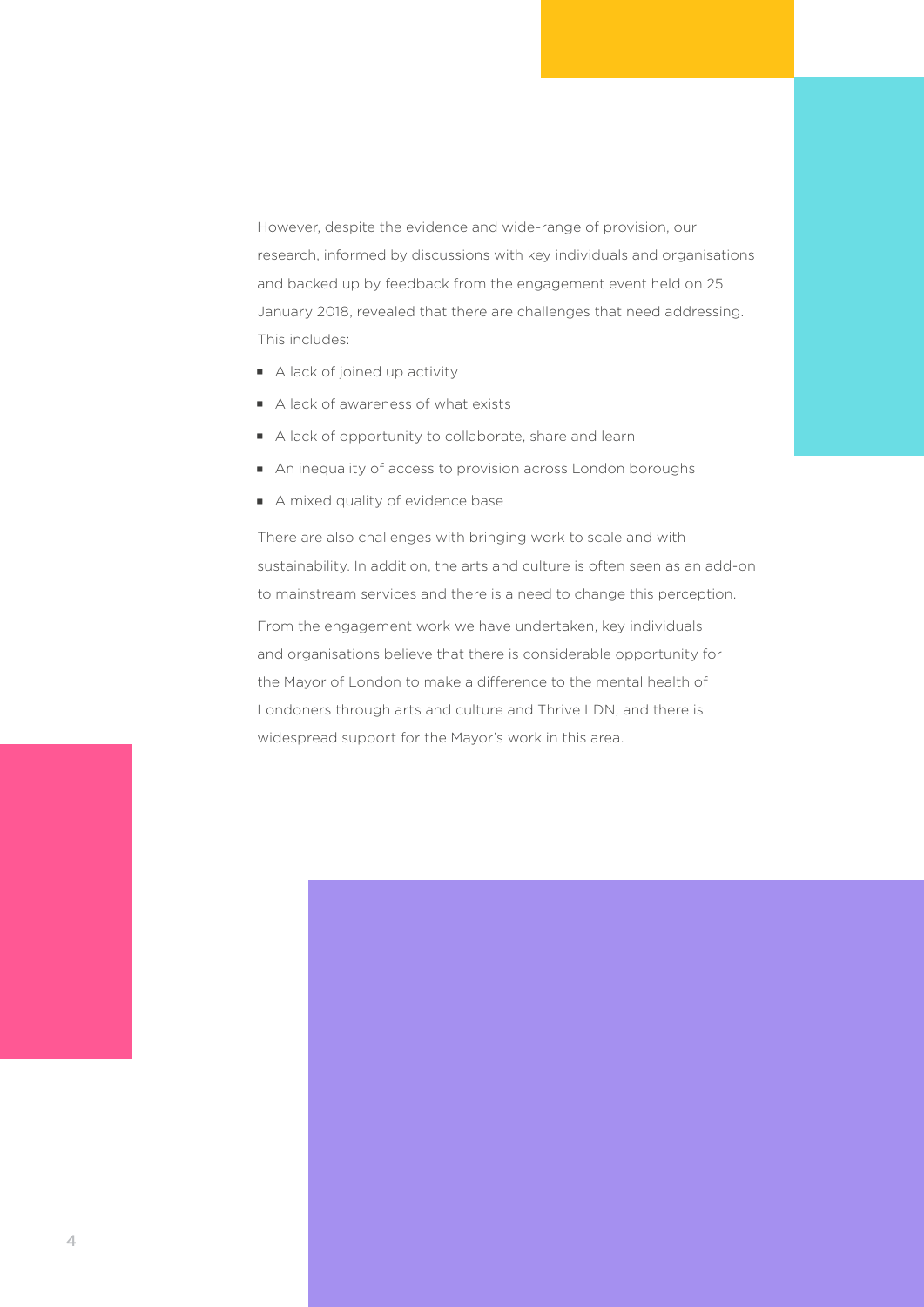# ecommendations **R ecommendations** $\overline{\mathbf{\alpha}}$

#### Thriving City: delivery of citywide activity that is best done at scale

- Citywide campaign and festival of film: to raise awareness of mental health and wellbeing, tackle inequalities and discrimination and improve the mental health literacy of Londoners
- Annual conference for arts, health and wellbeing: building on the successful engagement event at City Hall to encourage collaboration and sharing of best practice across London
- A Mayor of London's Award: for arts in mental health and wellbeing

#### Thriving Communities: delivery of localised activity that is best embedded within communities

- Embed arts and culture into the Mayor of London's Social Prescription Strategy: harnessing the ability of arts and culture to engage people in wellbeing activities at a local level across all health and social contexts
- Embed mental health and wellbeing in the Mayor of London's Culture Strategy and create a Mayor's Culture Team mental health webpage: this would act as an enabler for all the recommended initiatives and ensure that information and contacts are kept up to date post this research and mapping exercise

#### Thriving Lives: targeted activity to address mental health inequity and disproportionality

I Launch a micro grants scheme: to help build infrastructure at a borough level and to support the development of local networks, champions and spaces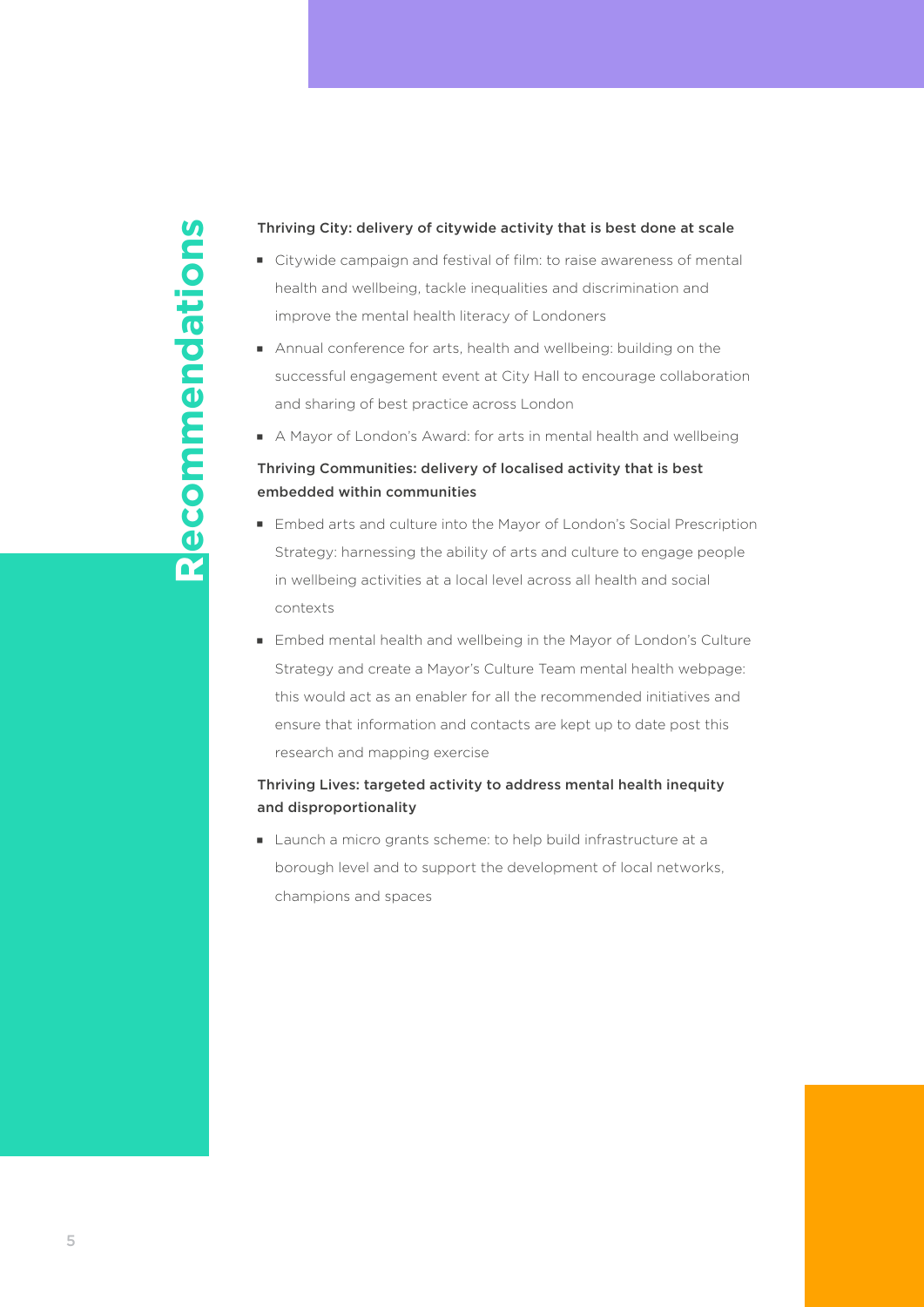# **Key Partners to support delivery of the recommendations**upport del of the recomme **Key Partners to**

- The All-Party Parliamentary Group for Arts, Health and Wellbeing http://www.artshealthandwellbeing.org.uk/appg
- **Arts Council England http://www.artscouncil.org.uk/**
- **E** London Arts & Health Forum http://www.lahf.org.uk/
- Culture Health & Wellbeing Alliance https://www.culturehealthandwellbeing.org.uk/
- **F** Arts Enterprise with a Social Purpose http://www.ae-sop.org/
- The Royal Society for Public Health https://www.rsph.org.uk/ our-work/awards/health-wellbeing-awards/arts-and-health.html
- The Mental Health Foundation and the Scottish Arts and Mental Health Festival – https://www.mhfestival.com/
- Brixton Reel Film Festival http://www.brixtonreel.co.uk/
- Nikki Crane Associates https://nikkicrane.wordpress.com/about/